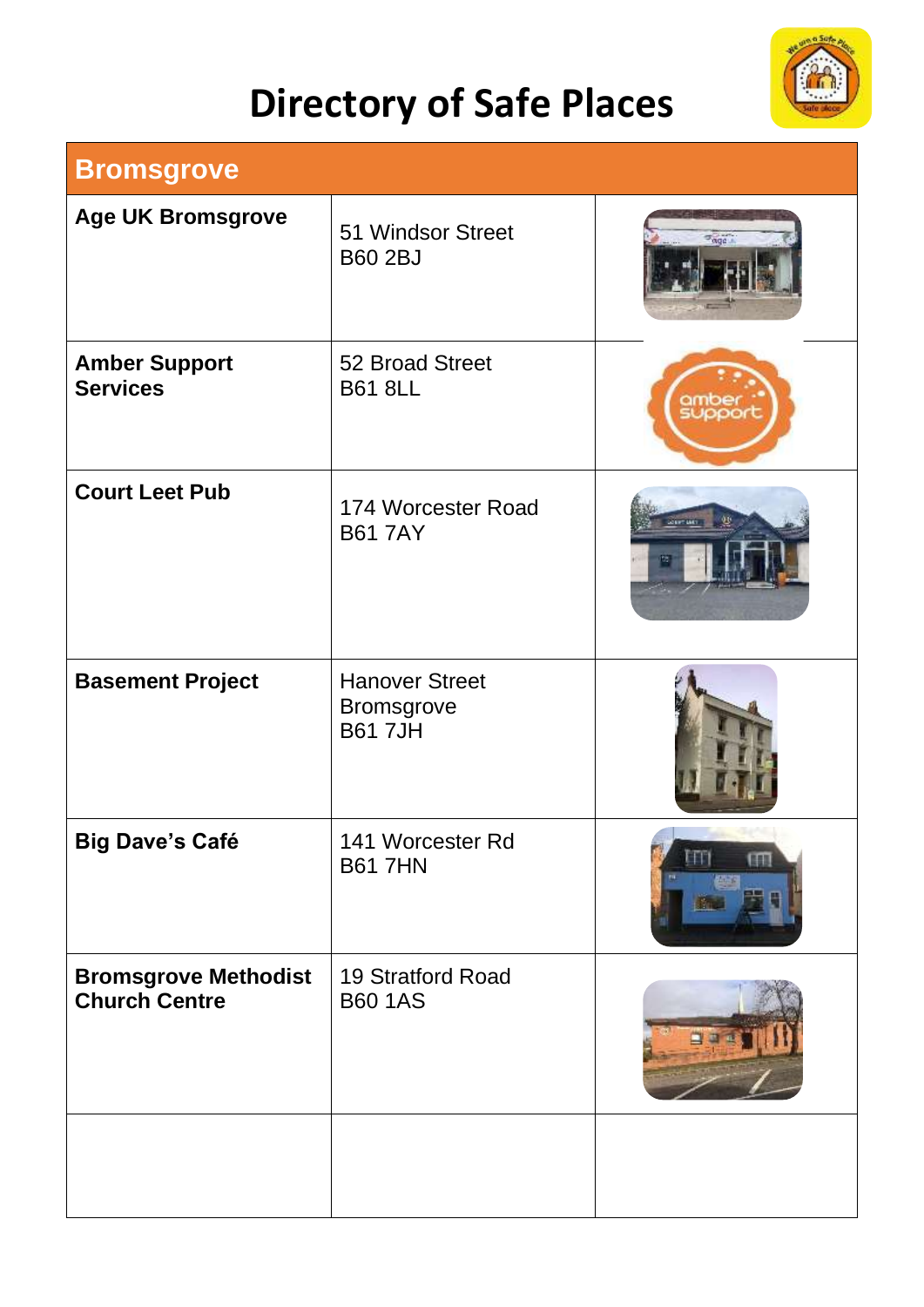| <b>Bromsgrove Sport and</b><br><b>Leisure Centre</b>        | <b>School Drive</b><br><b>B60 1AY</b>                       |                       |
|-------------------------------------------------------------|-------------------------------------------------------------|-----------------------|
| A - Plan Insurance                                          | 6-8 High Street,<br><b>B61 8HQ</b>                          |                       |
| <b>Connect</b>                                              | <b>Wendron Centre</b><br>10 Chapel Street<br><b>B60 2BQ</b> |                       |
| <b>Customer Service</b><br><b>Centre / District Council</b> | Parkside<br><b>Market Street</b><br><b>B61 8DA</b>          |                       |
| <b>Dragonfly</b>                                            | 56 Worcester Road<br><b>B61 7AE</b>                         |                       |
| <b>Mad Hatters Tea Room</b>                                 | 40 High Street,<br><b>B61 8HH</b>                           | dal Estere fes Rosen  |
| <b>Knights Pharmacy</b>                                     | <b>18 Market Street</b><br><b>B61 8DA</b>                   | Trushe positiscy Quer |
| <b>MacIntyre</b>                                            | 6-8 Church Street<br><b>B61 8DD</b>                         |                       |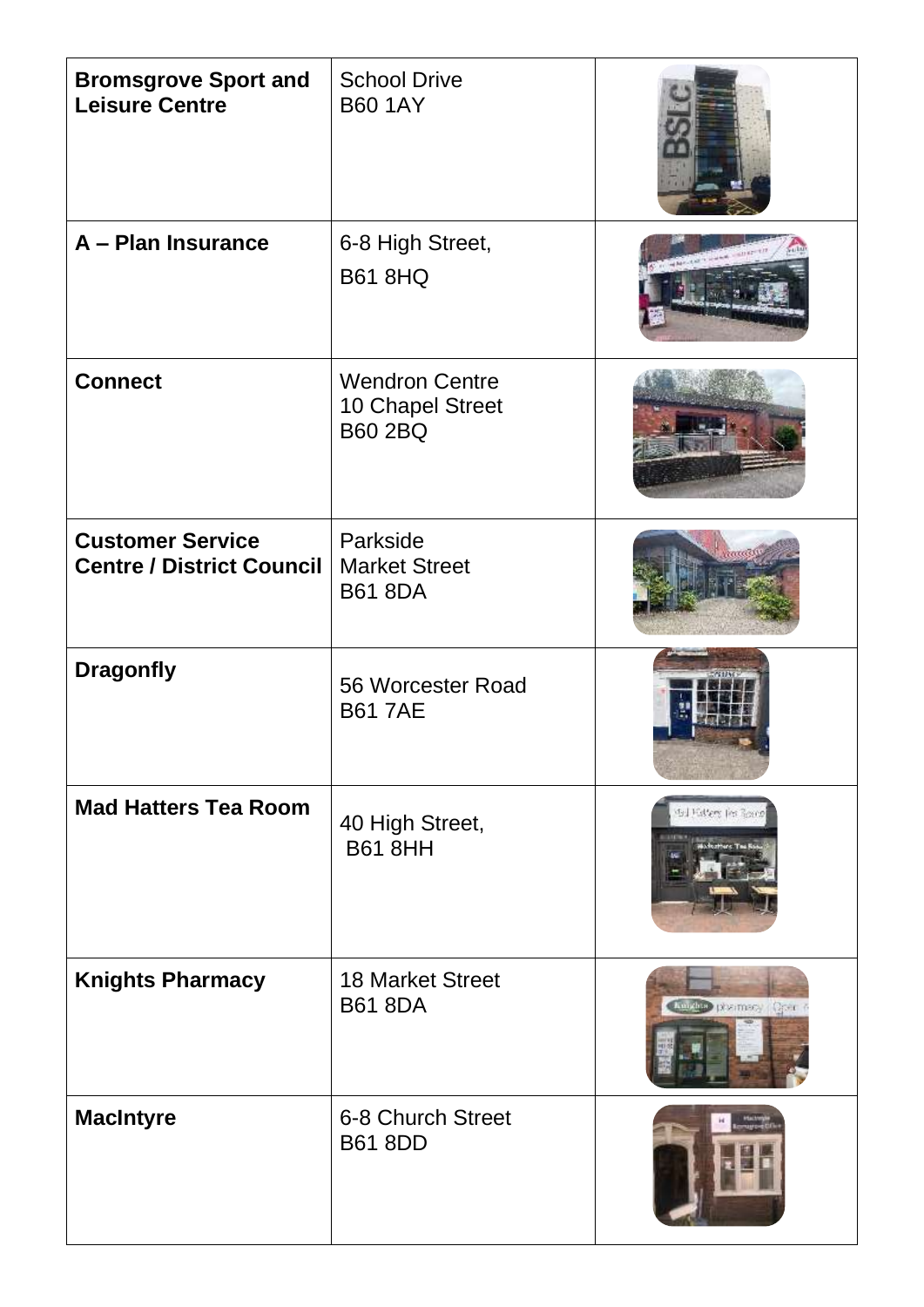| <b>School Days Shop</b>            | <b>15 Church Street</b><br><b>B61 8DD</b>                                                        | CHOOL DAYS              |
|------------------------------------|--------------------------------------------------------------------------------------------------|-------------------------|
| <b>Butcher's Block</b>             | 53 High Street,<br><b>B61 8AJ</b>                                                                | <b>REPORT SEE 100x3</b> |
| <b>Starlight Café</b>              | 13 Humphrey Avenue<br><b>B60 3JB</b>                                                             | ◫<br>Ш                  |
| <b>The Library</b><br>(Bromsgrove) | Parkside<br><b>Market Street</b><br><b>B61 8DA</b>                                               |                         |
| The library<br>(Catshill)          | The Community Room<br><b>Catshill Middle School</b><br>Meadow Road<br>Catshill<br><b>B61 0JW</b> |                         |
| <b>Costa Coffee</b>                | 84-86 High Street,<br><b>B61 8EX</b>                                                             | co (T)                  |